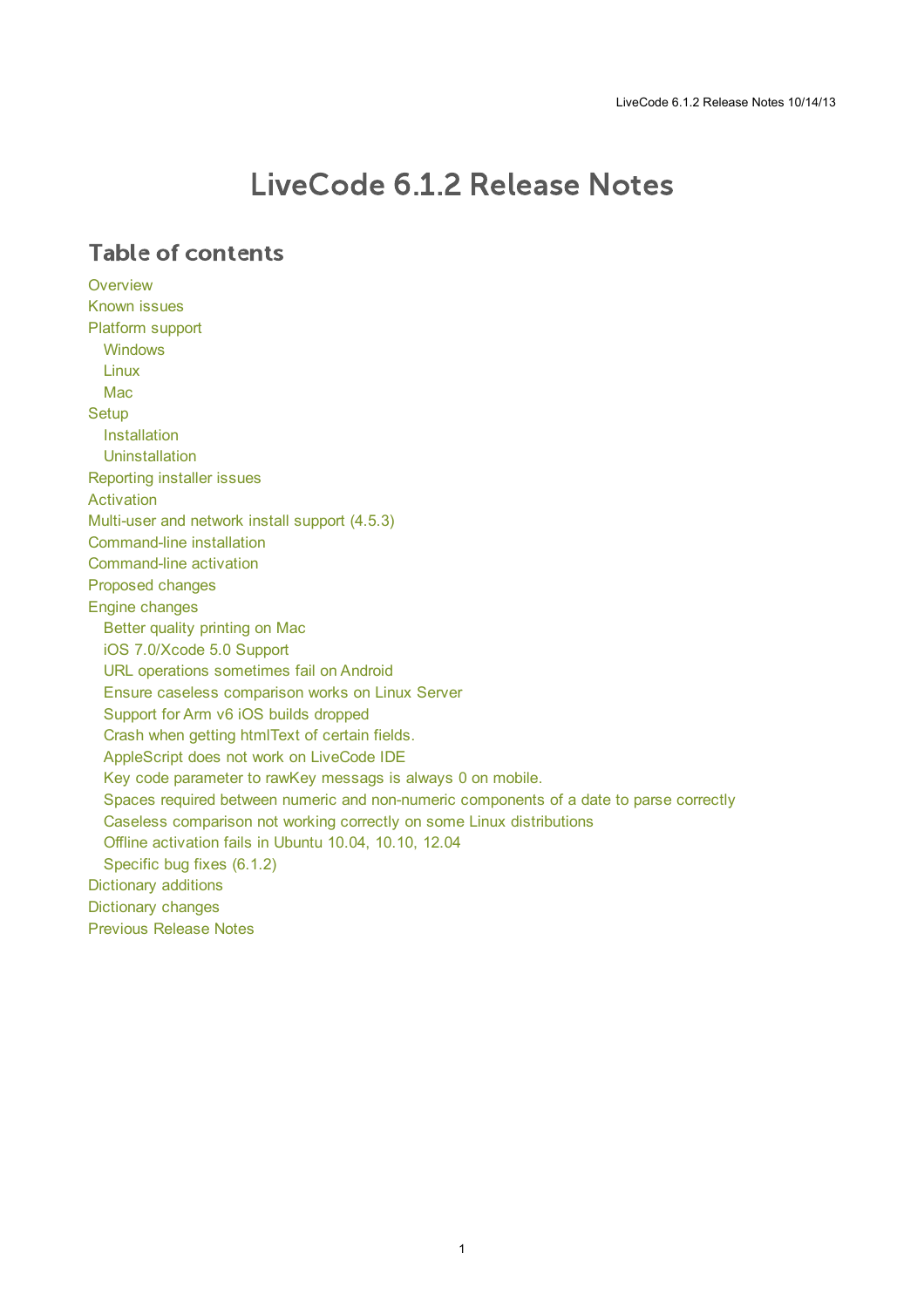## <span id="page-1-0"></span>**Overview**

This document describes all the changes that have been made for LiveCode 6.1.2, including bug fixes and new syntax.

### <span id="page-1-1"></span>**Known issues**

The installer will currently fail if you run it from a network share on Windows. Please copy the installer to a local disk before launching on this platform.

# <span id="page-1-2"></span>**Platform support**

The engine supports a variety of operating systems and versions. This section describes the platforms that we ensure the engine runs on without issue (although in some cases with reduced functionality).

### <span id="page-1-3"></span>Windows

The engine supports the following Windows OSes:

- Windows 2000 SP4
- Windows XP SP2 and above
- Windows Server 2003
- Windows Vista SP1 and above (both 32-bit and 64-bit)
- Windows 7 (both 32-bit and 64-bit)
- Windows Server 2008

*Note: On 64-bit platforms the engine still runs as a 32-bit application through the WoW layer.*

### <span id="page-1-4"></span>Linux

The linux engine requires the following:

- 32-bit installation, or a 64-bit linux distribution that has a 32-bit compatibility layer
- 2.4.x or later kernel
- X11R5 capable Xserver running locally on a 24-bit display
- glibc 2.3.2 or later
- gtk/gdk/glib (optional required for native theme support)
- pango/xft (optional required for pdf printing, anti-aliased text and unicode font support)
- lcms (optional required for color profile support in JPEGs and PNGs)
- gksu (optional required for elevate process support)

Note: The optional requirements (except for gksu and Icms) are also required by Firefox and Chrome, so if *your linux distribution runs one of those, it will run the engine.*

Note: If the optional requirements are not present then the engine will still run but the specified features will *be disabled.*

*Note: LiveCode and standalones it builds may work on remote Xservers and in other bit-depths, however this mode of operation is not currently supported.*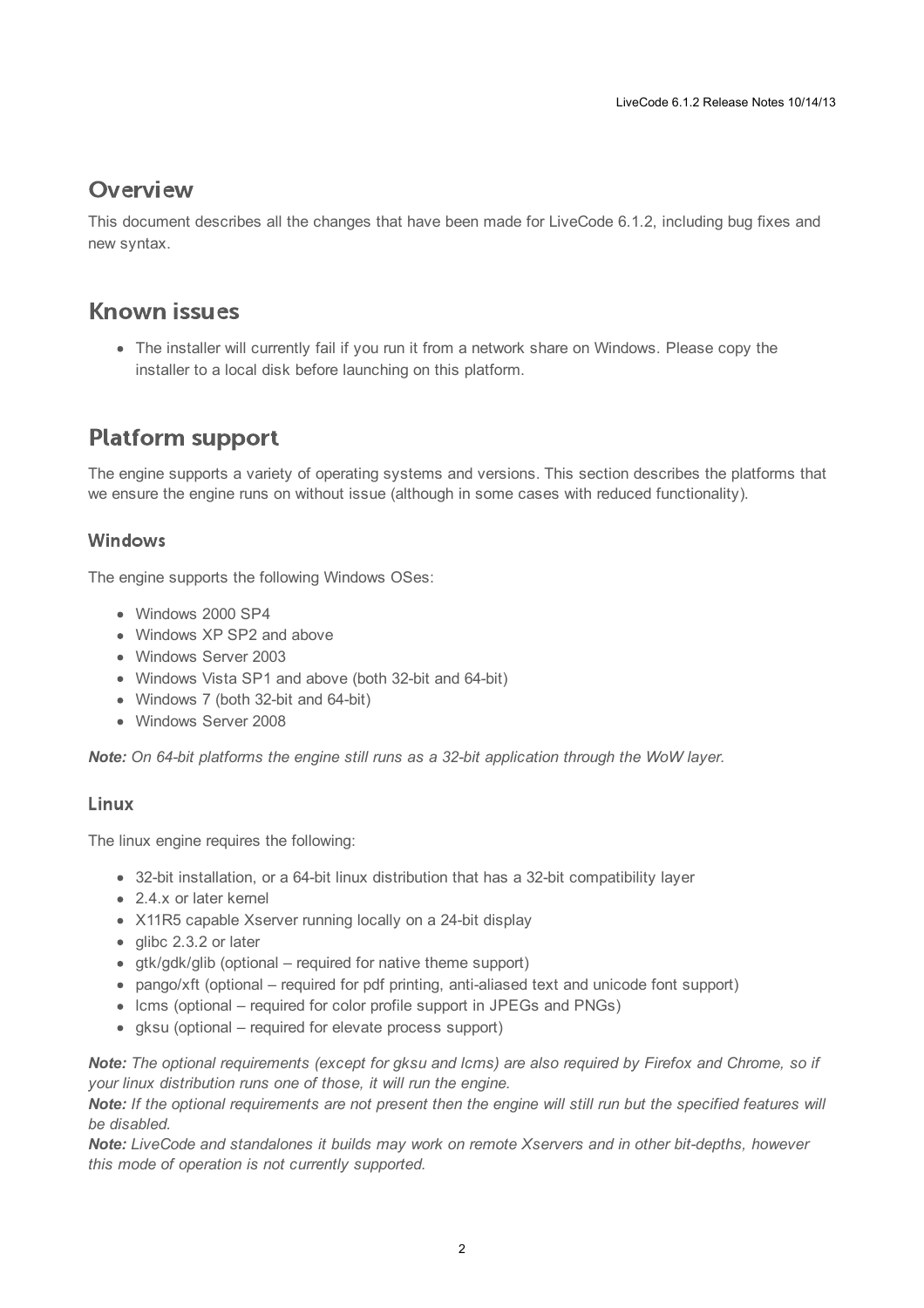#### <span id="page-2-0"></span>Mac

The Mac engine supports:

- 10.4.11 (Tiger) on Intel and PowerPC
- 10.5.8 and later (Leopard) on Intel and PowerPC
- 10.6.x (Snow Leopard) on Intel
- 10.7.x (Lion) on Intel
- 10.8.x (Mountain Lion) on Intel

*Note: The engine runs as a 32-bit application regardless of the capabilities of the underlying processor.*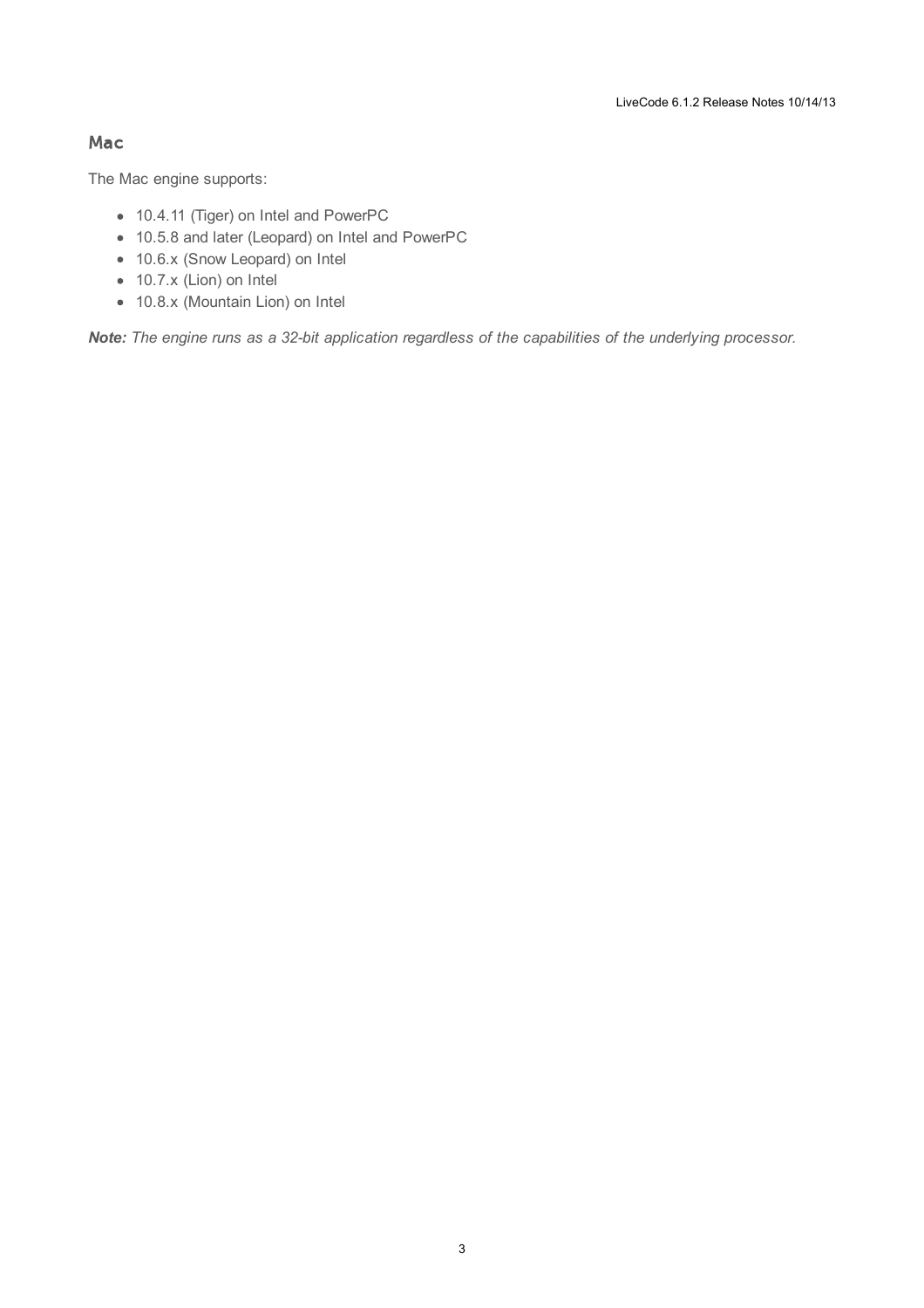# <span id="page-3-0"></span>**Setup**

### <span id="page-3-1"></span>**Installation**

Each distinct version has its own complete folder – multiple versions will no longer install side-by-side: on Windows (and Linux), each distinct version will gain its own start menu (application menu) entry; on Mac, each distinct version will have its own app bundle.

The default location for the install on the different platforms when installing for 'all users' are:

- Windows: <x86 program files folder>/RunRev/ LiveCode 6.1.2
- Linux: /opt/runrev/livecode-6.1.2
- Mac: /Applications/ LiveCode 6.1.2.app

The default location for the install on the different platforms when installing for 'this user' are:

- Windows: <user roaming app data folder>/RunRev/Components/LiveCode 6.1.2
- Linux: ~/.runrev/components/livecode-6.1.2
- Mac: ~/Applications/ LiveCode 6.1.2.app

*Note: If your linux distribution does not have the necessary support for authentication (gksu) then the* installer will run without admin privileges so you will have to manually run it from an admin account to install *into a privileged location.*

### <span id="page-3-2"></span>**Uninstallation**

On Windows, the installer hooks into the standard Windows uninstall mechanism. This is accessible from the appropriate pane in the control panel.

On Mac, simply drag the app bundle to the Trash. On Linux, the situation is currently less than ideal:

- open a terminal
- *cd* to the folder containing your rev install, e.g.

cd /opt/runrev/livecode-6.1.2

execute the *.setup.x86* file. i.e.

```
./.setup.x86
```
• follow the on-screen instructions.

# <span id="page-3-3"></span>**Reporting installer issues**

If you find that the installer fails to work for you then please file a bug report in the RQCC or email support@runrev.com so we can look into the problem.

In the case of failed install it is vitally important that you include the following information:

- Your platform and operating system version
- The location of your home/user folder
- The type of user account you are using (quest, restricted, admin etc.)
- The installer log file located as follows:
- **Windows 2000/XP:** <documents and settings folder>/<user>/Local Settings/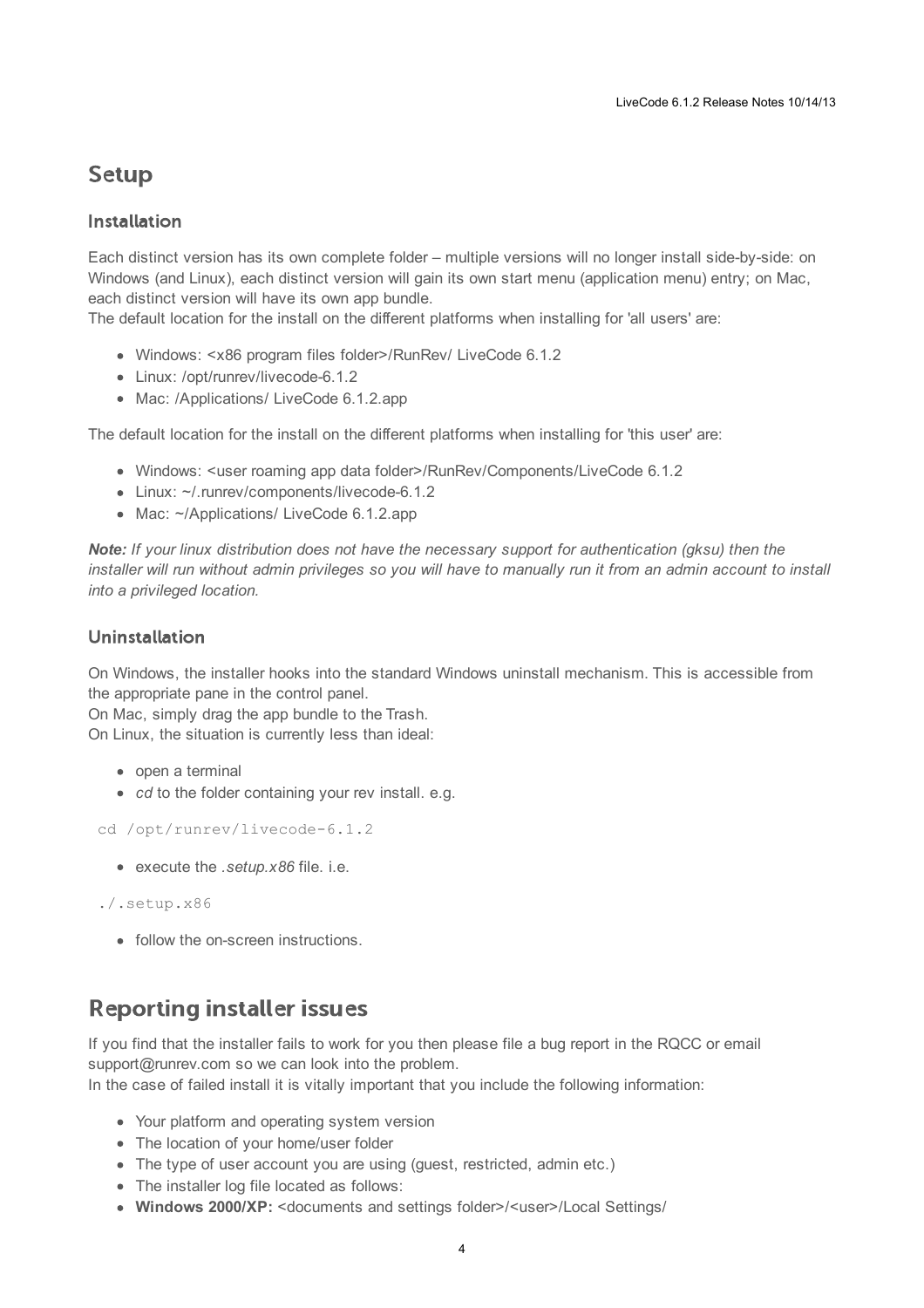- **Windows Vista/7:** <users folder>/<user>/AppData/Local/RunRev/Logs
- Linux: <home>/.runrev/logs
- Mac: <home>/Library/Application Support/Logs/RunRev

### <span id="page-4-0"></span>**Activation**

The licensing system ties your product licenses to a customer account system, meaning that you no longer have to worry about finding a license key after installing a new copy of LiveCode. Instead, you simply have to enter your email address and password that has been registered with our customer account system and your license key will be retrieved automatically.

Alternatively it is possible to activate the product via the use of a specially encrypted license file. These will be available for download from the customer center after logging into your account. This method will allow the product to be installed on machines that do not have access to the internet.

### <span id="page-4-1"></span>Multi-user and network install support (4.5.3)

In order to better support institutions needing to both deploy the IDE to many machines and to license them for all users on a given machine, a number of facilities have been added which are accessible by using the command-line.

*Note: These features are intended for use by IT administrators for the purposes of deploying LiveCode in multi-user situations. They are not supported for general use.*

### <span id="page-4-2"></span>**Command-line installation**

It is possible to invoke the installer from the command-line on both Mac and Windows. When invoked in this fashion, no GUI will be displayed, configuration being supplied by arguments passed to the installer. On both platforms, the command is of the following form:

<exe> install noui *options*

Here *options* is optional and consists of one or more of the following:

| -allusers           | Install the IDE for all users. If not specified, the install will be done for the current<br>user only. |  |
|---------------------|---------------------------------------------------------------------------------------------------------|--|
| desktopshortcut     | Place a shortcut on the Desktop (Windows-only)                                                          |  |
|                     |                                                                                                         |  |
| -startmenu          | Place shortcuts in the Start Menu (Windows-only)                                                        |  |
| -location           | The location to install into. If not specified, the location defaults to those                          |  |
| location            | described in the Layout section above.                                                                  |  |
| -log <i>logfile</i> | A file to place a log of all actions in. If not specified, no log is generated.                         |  |

Note that the command-line variant of the installer does not do any authentication. Thus, if you wish to install to an admin-only location you will need to be running as administrator before executing the command. As the installer is actually a GUI application, it needs to be run slightly differently from other command-line programs.

In what follows <installerexe> should be replaced with the path of the installer executable or app (inside the DMG) that has been downloaded.

On Windows, you need to do:

start /wait <installerexe> install noui *options*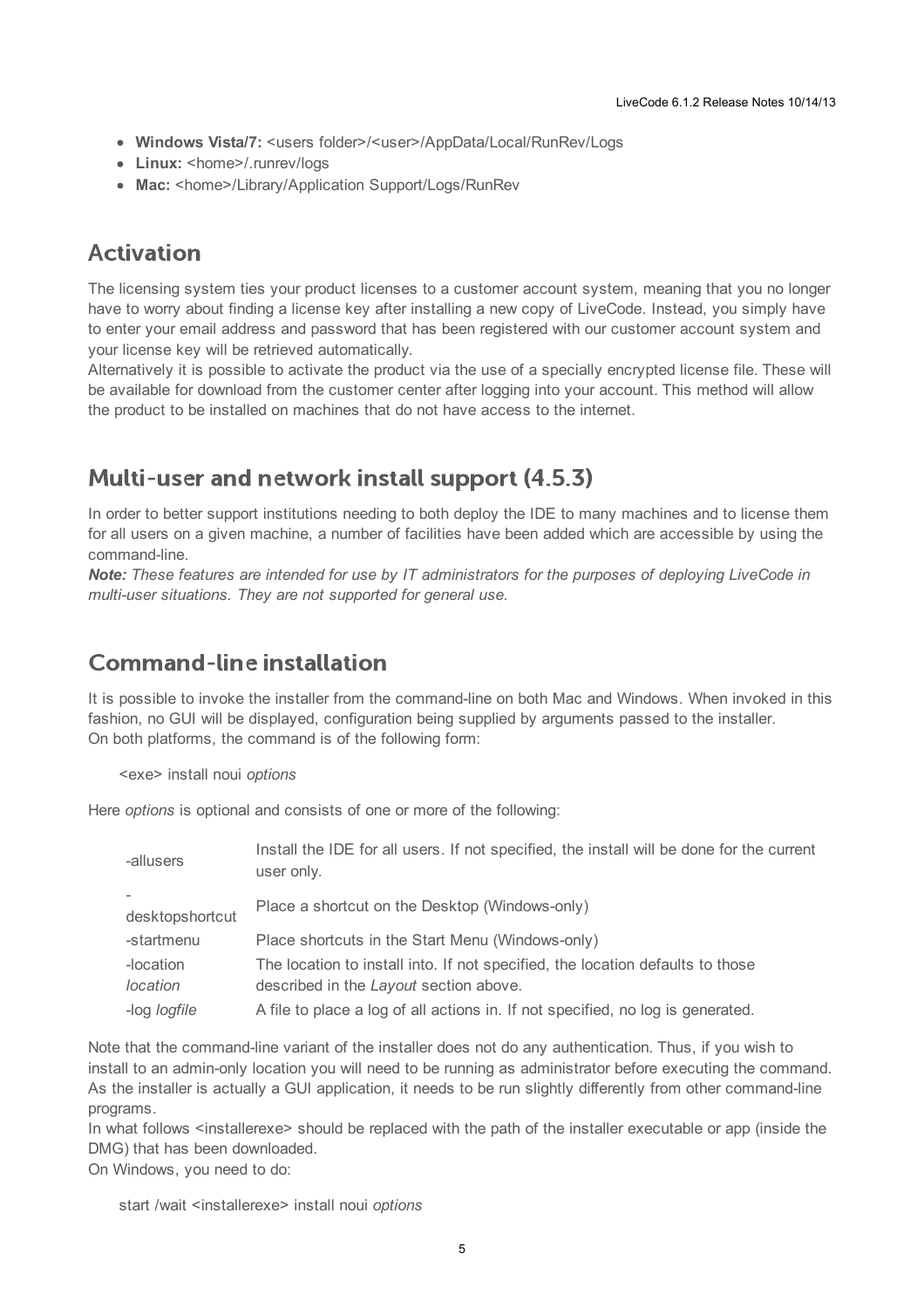On Mac, you need to do:

"<installerexe>/Contents/MacOS/installer" install noui *options*

On both platforms, the result of the installation will be written to the console.

### <span id="page-5-0"></span>**Command-line activation**

In a similar vein to installation, it is possible to activate an installation of LiveCode for all-users of that machine by using the command-line. When invoked in this fashion, no GUI will be displayed, activation being controlled by any arguments passed.

On both platforms, the command is of the form:

<exe> activate -file *license* -passphrase *phrase*

This command will load the manual activation file from *license*, decrypt it using the given *passphrase* and then install a license file for all users of the computer. Manual activation files can be downloaded from the 'My Products' section of the RunRev customer accounts area.

This action can be undone using the following command:

<exe> deactivate

Again, as the LiveCode executable is actually a GUI application it needs to be run slightly differently from other command-line programs.

In what follows <livecodeexe> should be replaced with the path to the installed LiveCode executable or app that has been previously installed.

On Windows, you need to do:

start /wait <livecodeexe> activate -file *license* -passphrase *phrase* start /wait <livecodeexe> deactivate

On Mac, you need to do:

"<livecodeexe>/Contents/MacOS/LiveCode" activate -file *license* -passphrase *phrase* "<livecodeexe>/Contents/MacOS/LiveCode" deactivate

On both platforms, the result of the activation will be written to the console.

# <span id="page-5-1"></span>**Proposed changes**

The following changes are likely to occur in the next or subsequent non-maintenance release:

• The engine (both IDE and standalone) **will require** gtk, gdk, glib, pango and xft on Linux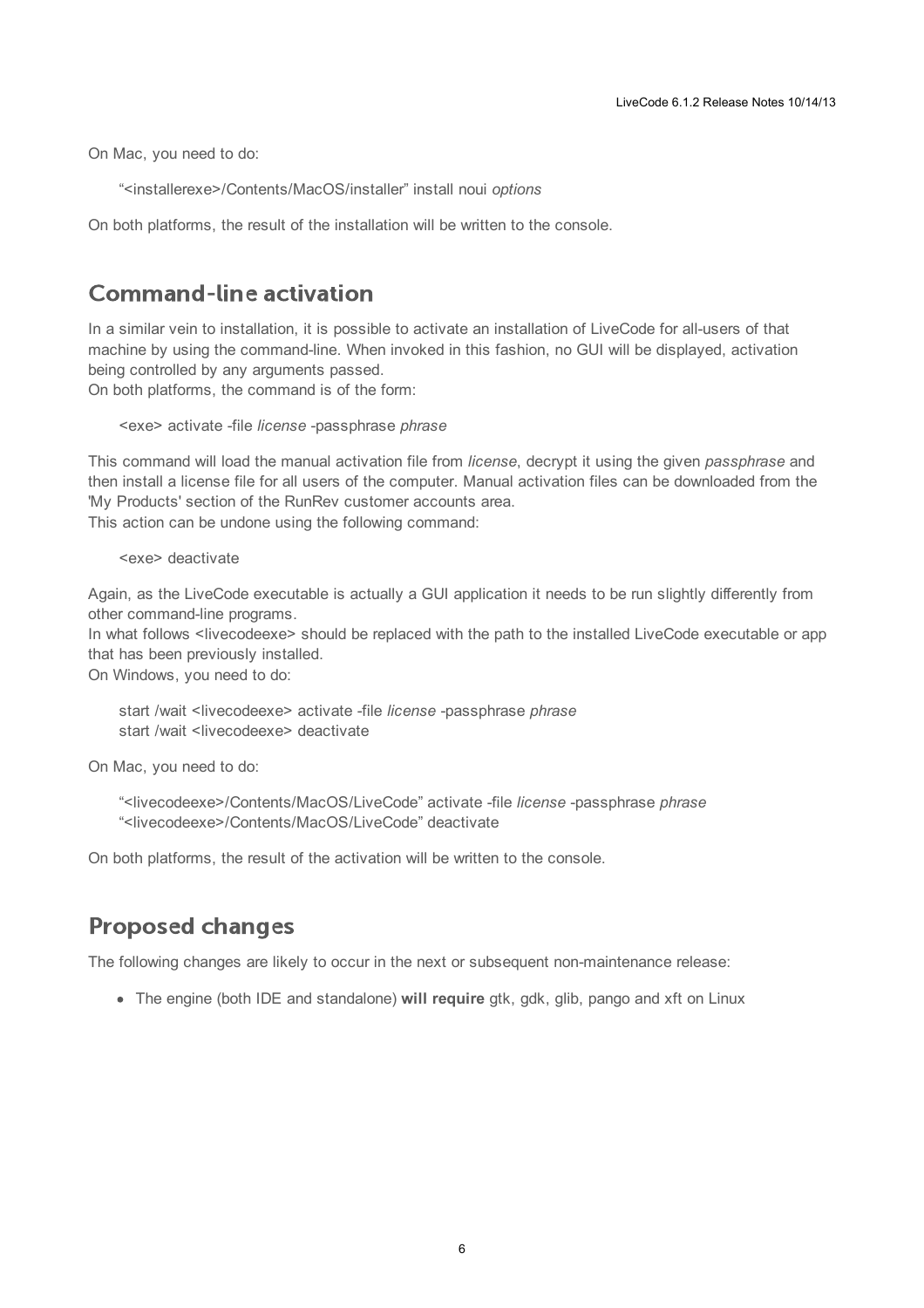# <span id="page-6-0"></span>**Engine changes**

### <span id="page-6-1"></span>Better quality printing on Mac (6.1.2)

When printing on Mac, two things have been improved. The first is that semi-transparent groups (with default ink - copy / srcOver) will render directly rather than being rasterized first. The second is that PNG and JPEG images will pass their data directly through to the printer driver. The end result is that scaled images will print at higher resolution than they did before in many more cases.

### <span id="page-6-2"></span>iOS 7.0/Xcode 5.0 Support (6.1.2)

Support has been added to the engine and IDE to allow for iOS builds using Xcode 5.0. This means that OS 10.8 users (required by Xcode 5.0) will need to have Xcode 5.0 installed and set up in LiveCode's preferences in order to produce Arm v7 builds. Arm v6 builds will still be produced using Xcode 4.4 (the last version to support Arm v6).

The table below details the versions of Xcode LiveCode requires on each platfrom to produce the given build type. In order to produce universal builds both the Arm v6 and Arm v7 Xcode SDKs will be required.

| <b>Platform</b> | Arm v <sub>6</sub> | Arm v7                                  |
|-----------------|--------------------|-----------------------------------------|
| 10.6            |                    | Xcode 4.2 (iOS 5.0) Xcode 4.2 (iOS 5.0) |
| 10.7            |                    | Xcode 4.3 (iOS 5.1) Xcode 4.6 (iOS 6.1) |
| 10.8            |                    | Xcode 4.3 (iOS 5.1) Xcode 5.0 (iOS 7.0) |

In addition to the above, the new iOS 7 icon sizes can be specified in the standalone builder. They are sized as follows:

- Retina iPhone: 120x120
- iPad: 76x76
- Retina iPad: 152x152

#### <span id="page-6-3"></span>URL operations sometimes fail on Android (6.1.2)

There is a bug in the Android Java HTTP layer which can cause URL operations to fail (https://code.google.com/p/google-http-java-client/issues/detail?id=116). This problem seems to be related to keep-alive connections, thus until this bug is addressed in Android the engine will now turn off keep-alive on startup.

#### <span id="page-6-4"></span>Ensure caseless comparison works on Linux Server (6.1.2)

This problem was fixed on the Desktop as Bug 11160 and has now been iterated to the Server build.

#### <span id="page-6-5"></span>Support for Arm v6 iOS builds dropped (6.1.2)

The earliest version of iOS supported by LiveCode is 4.3. Since iOS 4.3 only runs on Arm v7 (and newer) devices, support for Arm v6 (and subsequently universal builds) has been dropped. This has in turn simplified the versions of Xcode a user needs to have installed in order to perform iOS device builds:

|      |      | <b>Platform Xcode Version iOS SDK Version</b> |
|------|------|-----------------------------------------------|
| 10.8 | .5 Q | 7 Q                                           |
| 107  | 46   | 61                                            |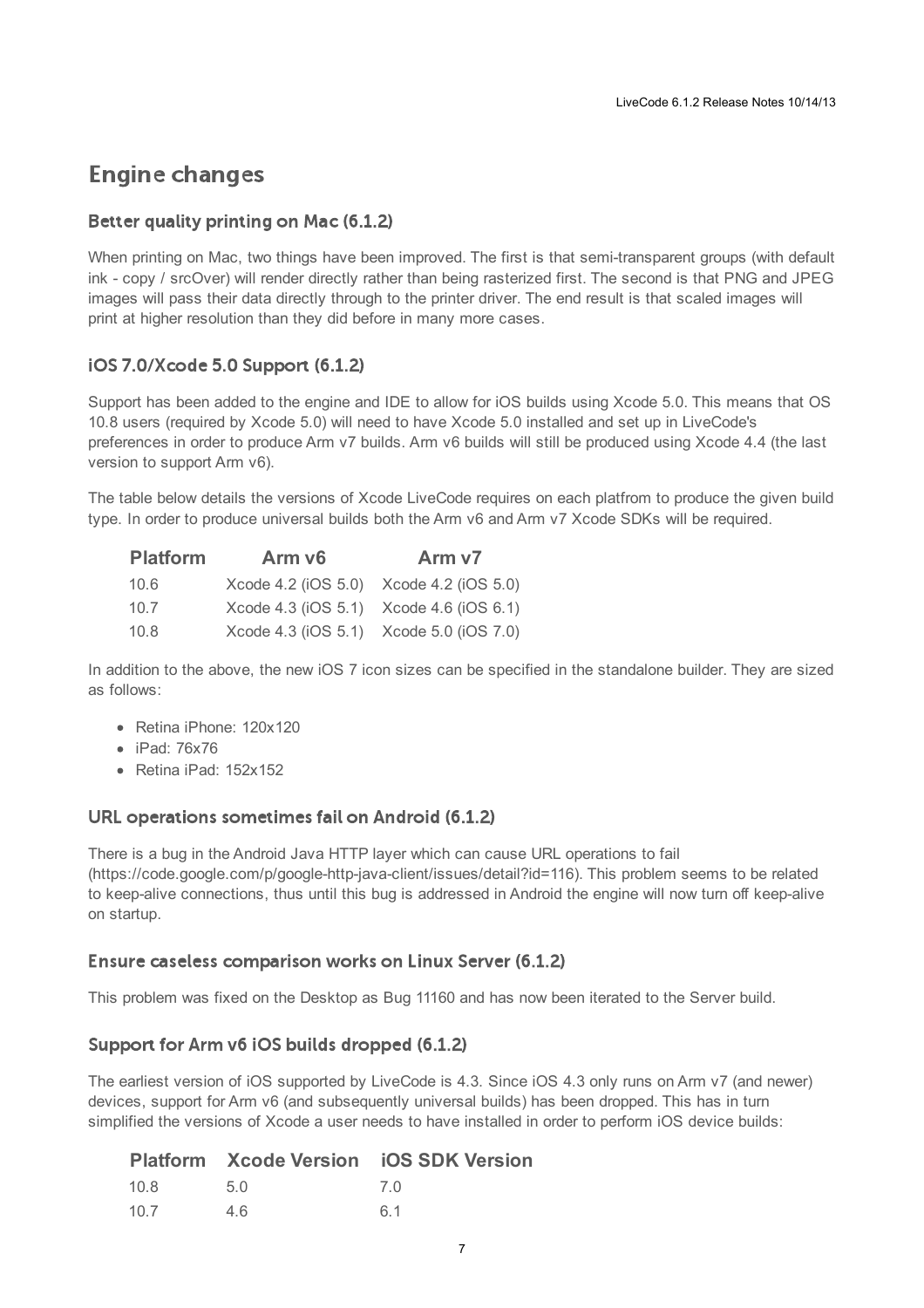10.6 4.2 5.0

#### <span id="page-7-0"></span>Crash when getting htmlText of certain fields. (6.1.2)

#### <span id="page-7-1"></span>AppleScript does not work on LiveCode IDE (6.1.2)

This issue has been fixed. It was caused by incorrect naming of the rsrc file - it was LiveCode.rsrc rather than LiveCode-Community.rsrc or LiveCode-Commercial.rsrc. (The name of the rsrc file has to match the name of the executable file within the bundle).

#### <span id="page-7-2"></span>Key code parameter to rawKey messags is always 0 on mobile. (6.1.2)

The rawKey messages will now give pass the ASCII code of ASCII characters to rawKeyDown/Up when pressed. This is consistent with the Desktop's handling of the rawKey messages.

#### <span id="page-7-3"></span>Spaces required between numeric and non-numeric components of a date to parse correctly (6.1.2)

Date format string parsing has been made less strict in its processing, now collapsing one or more spaces together to allow a ' ' in a format string to match one or more input spaces. Additionally, spaces in the input after a formatting specifier was successfully matched are ignored. With these changes, both "10:41 PM" and "10:41PM" are accepted as valid times; previously, only the former was acceptable.

#### <span id="page-7-4"></span>Caseless comparison not working correctly on some Linux distributions (6.1.2)

For Linux distributions having their locale set to something other than ISO8859-1, caseless comparison was not working correctly. This has been fixed.

#### <span id="page-7-5"></span>Offline activation fails in Ubuntu 10.04, 10.10, 12.04 (6.1.2)

The installer now does not offer to launch LiveCode after installation as root (e.g. via su or sudo) on Linux in order to prevent the product from creating its activation files with the wrong permissions. Instead, LiveCode should be launched in the normal way after installation and activation occurs then.

#### <span id="page-7-6"></span>Specific bug fixes (6.1.2)

(bug fixes specific to the current build are highlighted in bold, reverted bug fixes are stricken through)

- **11266 URL operations [sometimes](http://quality.runrev.com/show_bug.cgi?id=11266) fail on Android**
- **11262 Start centre [missing](http://quality.runrev.com/show_bug.cgi?id=11262) from IDE**
- **11261 Correct a failure to parse [internet](http://quality.runrev.com/show_bug.cgi?id=11261) dates**
- **11259 Ensure caseless [comparison](http://quality.runrev.com/show_bug.cgi?id=11259) works on Linux Server**
- **11258 Support for Arm v6 iOS builds [dropped](http://quality.runrev.com/show_bug.cgi?id=11258)**
- **11257 iOS 7 icon entries [missing](http://quality.runrev.com/show_bug.cgi?id=11257) from bundle plist**
- **11255 Uninitialised parameter can cause crash in [iPhonePickPhoto](http://quality.runrev.com/show_bug.cgi?id=11255)**
- **11234 [Ask/answer](http://quality.runrev.com/show_bug.cgi?id=11234) commands cause the iOS7 simulator to hang.**
- **11232 iOS 7 Hi-Res iPad icon size [requirements](http://quality.runrev.com/show_bug.cgi?id=11232) incorrect.**
- **11219 Unable to set iPad status bar visibility [independently](http://quality.runrev.com/show_bug.cgi?id=11219) of iPhone status bar visibility.**
- **11214 Crash when getting [htmlText](http://quality.runrev.com/show_bug.cgi?id=11214) of certain fields.**
- **11213 The width of the fields in the [message](http://quality.runrev.com/show_bug.cgi?id=11213) box is wrong.**
- **11212 [AppleScript](http://quality.runrev.com/show_bug.cgi?id=11212) does not work on LiveCode IDE**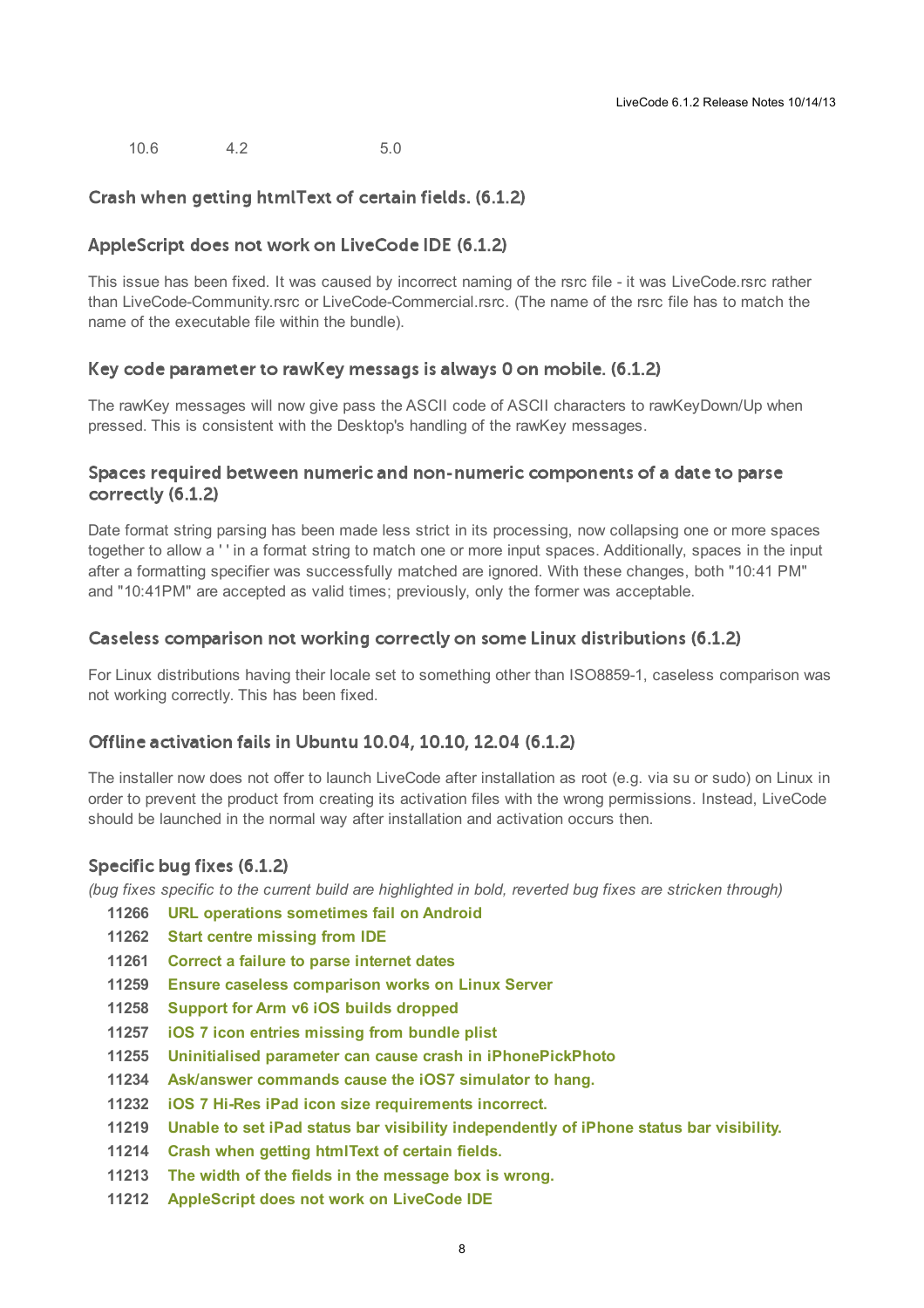- **11199 Key code [parameter](http://quality.runrev.com/show_bug.cgi?id=11199) to rawKey messags is always 0 on mobile.**
- **11193 "set the tool to Browse" fails - [case-sensitive](http://quality.runrev.com/show_bug.cgi?id=11193)**
- **11191 Text corruption when joining [paragraphs](http://quality.runrev.com/show_bug.cgi?id=11191)**
- **11189 Basic table field with multiple tabStops stops [inspector](http://quality.runrev.com/show_bug.cgi?id=11189) from working.**
- **11173 [Preferences](http://quality.runrev.com/show_bug.cgi?id=11173) show wrong panel**
- **11172 [Populating](http://quality.runrev.com/show_bug.cgi?id=11172) a datagrid from a card**
- **11166 Android apps freeze on quit after [relaunch](http://quality.runrev.com/show_bug.cgi?id=11166) from recent apps menu.**
- **11162 Spaces required between numeric and [non-numeric](http://quality.runrev.com/show_bug.cgi?id=11162) components of a date to parse correctly**
- **11160 Caseless comparison not working correctly on some Linux [distributions](http://quality.runrev.com/show_bug.cgi?id=11160)**
- **11143 DataGrid throws error when setting show vscrollbar to false in [preOpenControl](http://quality.runrev.com/show_bug.cgi?id=11143) on mobile.**
- **11141 Gradient ramp [rounding](http://quality.runrev.com/show_bug.cgi?id=11141) error**
- **11136 Apps built for iOS 4.3 or later fail to [launch](http://quality.runrev.com/show_bug.cgi?id=11136) on iOS 4.3 device.**
- **11098 iOS minimum version in [standalone](http://quality.runrev.com/show_bug.cgi?id=11098) builder is 3.1.3 (should be 4.3).**
- **11042 [Autoscript](http://quality.runrev.com/show_bug.cgi?id=11042) "compile error" with new menu items**
- **10888 Crash in iOS 6 simulator when [streaming](http://quality.runrev.com/show_bug.cgi?id=10888) video.**
- **10846 Warn if [password-protected](http://quality.runrev.com/show_bug.cgi?id=10846) stack is opened in Community Edition**
- **10634 Script editor "go to [definition"](http://quality.runrev.com/show_bug.cgi?id=10634) does not find handlers in behaviors**
- **10517 iPad retina [landscape](http://quality.runrev.com/show_bug.cgi?id=10517) image size warning incorrect.**
- **10159 Offline [activation](http://quality.runrev.com/show_bug.cgi?id=10159) fails in Ubuntu 10.04**

### <span id="page-8-0"></span>**Dictionary additions**

- **iphoneDisableRemoteControl** (*command*) has been added to the dictionary.
- **iphoneEnableRemoteControl** (*command*) has been added to the dictionary.
- **iphoneSetRemoteControlDisplay** (*command*) has been added to the dictionary.
- **averageDeviation** (*function*) has been added to the dictionary.
- **geometricMean** (*function*) has been added to the dictionary.
- **harmonicMean** (*function*) has been added to the dictionary.
- **iphoneIdentifierForVendor** (*function*) has been added to the dictionary.
- **iphoneRemoteControlEnabled** (*function*) has been added to the dictionary.
- **populationStandardDeviation** (*function*) has been added to the dictionary.
- **populationVariance** (*function*) has been added to the dictionary.
- **uuid** (*function*) has been added to the dictionary.
- **variance** (*function*) has been added to the dictionary.
- **remoteControlReceived** (*function*) has been added to the dictionary.
- **childControlIDs** (*property*) has been added to the dictionary.
- **childControlNames** (*property*) has been added to the dictionary.
- **pageRanges** (*property*) has been added to the dictionary.

### <span id="page-8-1"></span>**Dictionary changes**

- The entry for **combine** (*command*) has been updated.
- The entry for **do** (*command*) has been updated.
- The entry for **export snapshot** (*command*) has been updated.
- The entry for **import snapshot** (*command*) has been updated.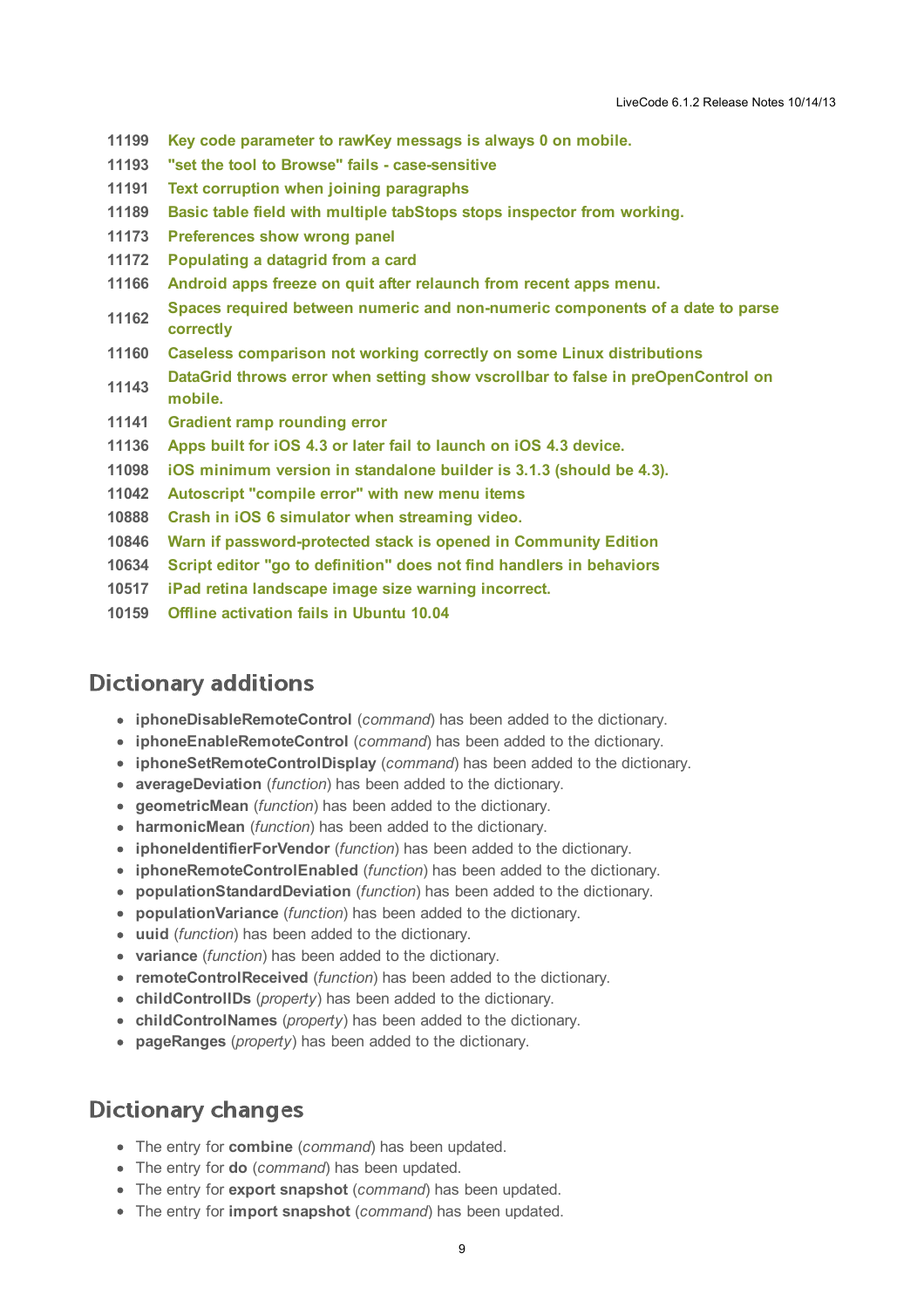- The entry for **iphoneSetReachabilityTarget** (*command*) has been updated.
- $\bullet$ The entry for **libURLDownloadToFile** (*command*) has been updated.
- The entry for **libURLSetSSLVerification** (*command*) has been updated.
- The entry for **mobileClearTouches** (*command*) has been updated.
- The entry for **mobileDisablePurchaseUpdates** (*command*) has been updated.
- The entry for **mobileEnablePurchaseUpdates** (*command*) has been updated.
- The entry for **mobilePurchaseConfirmDelivery** (*command*) has been updated.
- The entry for **mobilePurchaseCreate** (*command*) has been updated.
- The entry for **mobilePurchaseSendRequest** (*command*) has been updated.
- The entry for **mobilePurchaseSet** (*command*) has been updated.
- The entry for **mobilePurchaseVerify** (*command*) has been updated.
- The entry for **mobileRestorePurchases** (*command*) has been updated.
- The entry for **open process** (*command*) has been updated.
- The entry for **revBrowserSet** (*command*) has been updated.
- The entry for **split** (*command*) has been updated.
- The entry for **average** (*function*) has been updated.
- The entry for **controlAtLoc** (*function*) has been updated.
- The entry for **controlAtScreenLoc** (*function*) has been updated.
- The entry for **iphoneReachabilityTarget** (*command*) has been updated.
- The entry for **iphoneSystemIdentifier** (*function*) has been updated.
- The entry for **listRegistry** (*function*) has been updated.
- The entry for **mobileControlGet** (*function*) has been updated.
- The entry for **revXMLChildNames** (*function*) has been updated.
- The entry for **revXMLFirstChild** (*function*) has been updated.
- The entry for **revXMLNextSibling** (*function*) has been updated.
- The entry for **revXMLPreviousSibling** (*function*) has been updated.
- The entry for **standardDeviation** (*function*) has been updated.
- The entry for **adExpandEnd** (*message*) has been updated.
- The entry for **adExpandStart** (*message*) has been updated.
- The entry for **adResizeEnd** (*message*) has been updated.
- The entry for **adResizeStart** (*message*) has been updated.
- The entry for **objectSelectionEnded** (*message*) has been updated.
- The entry for **objectSelectionStarted** (*message*) has been updated.
- The entry for **reachabilityChanged** (*message*) has been updated.
- The entry for **=** (*operator*) has been updated.
- The entry for **is a** (*operator*) has been updated.
- The entry for **is not a** (*operator*) has been updated.
- The entry for **HTMLText** (*property*) has been updated.
- The entry for **RTFText** (*property*) has been updated.
- The entry for **allowDatagramBroadcasts** (*property*) has been updated.
- The entry for **behavior** (*property*) has been updated.
- The entry for **cardIDs** (*property*) has been updated.
- The entry for **formattedText** (*property*) has been updated.
- The entry for **height** (*property*) has been updated.
- The entry for **icon** (*property*) has been updated.
- The entry for **invisible** (*property*) has been updated.
- The entry for **listIndex** (*property*) has been updated.
- The entry for **maxHeight** (*property*) has been updated.
- The entry for **maxWidth** (*property*) has been updated.
- The entry for **metadata** (*property*) has been updated.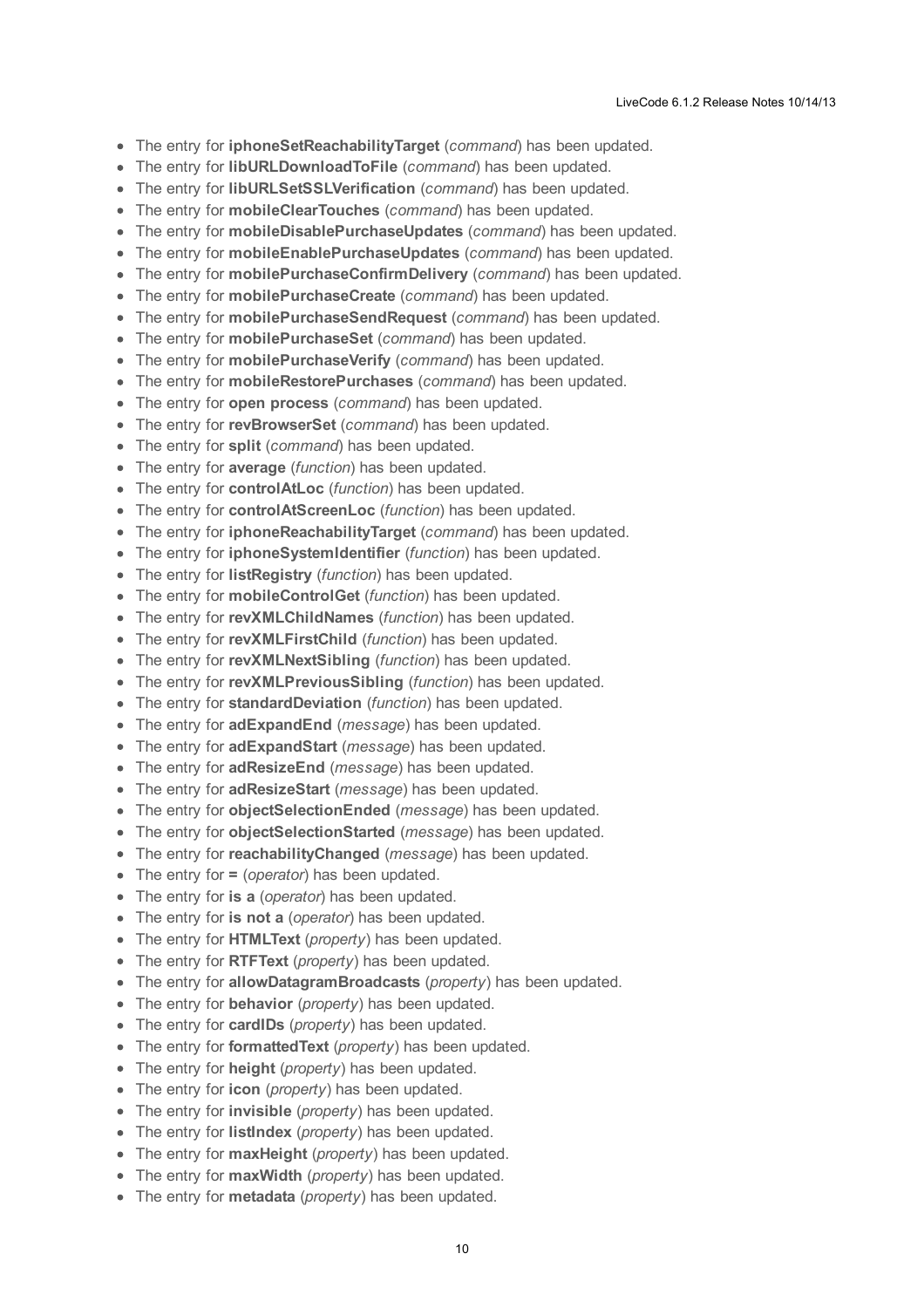- The entry for **minHeight** (*property*) has been updated.
- The entry for **minWidth** (*property*) has been updated.
- The entry for **padding** (*property*) has been updated.
- The entry for **properties** (*property*) has been updated.
- The entry for **rectangle** (*property*) has been updated.
- The entry for **recursionLimit** (*property*) has been updated.
- The entry for **sslcertificates** (*property*) has been updated.
- The entry for **stackLimit** (*property*) has been updated.
- The entry for **textStyle** (*property*) has been updated.
- The entry for **visible** (*property*) has been updated.
- The entry for **width** (*property*) has been updated.